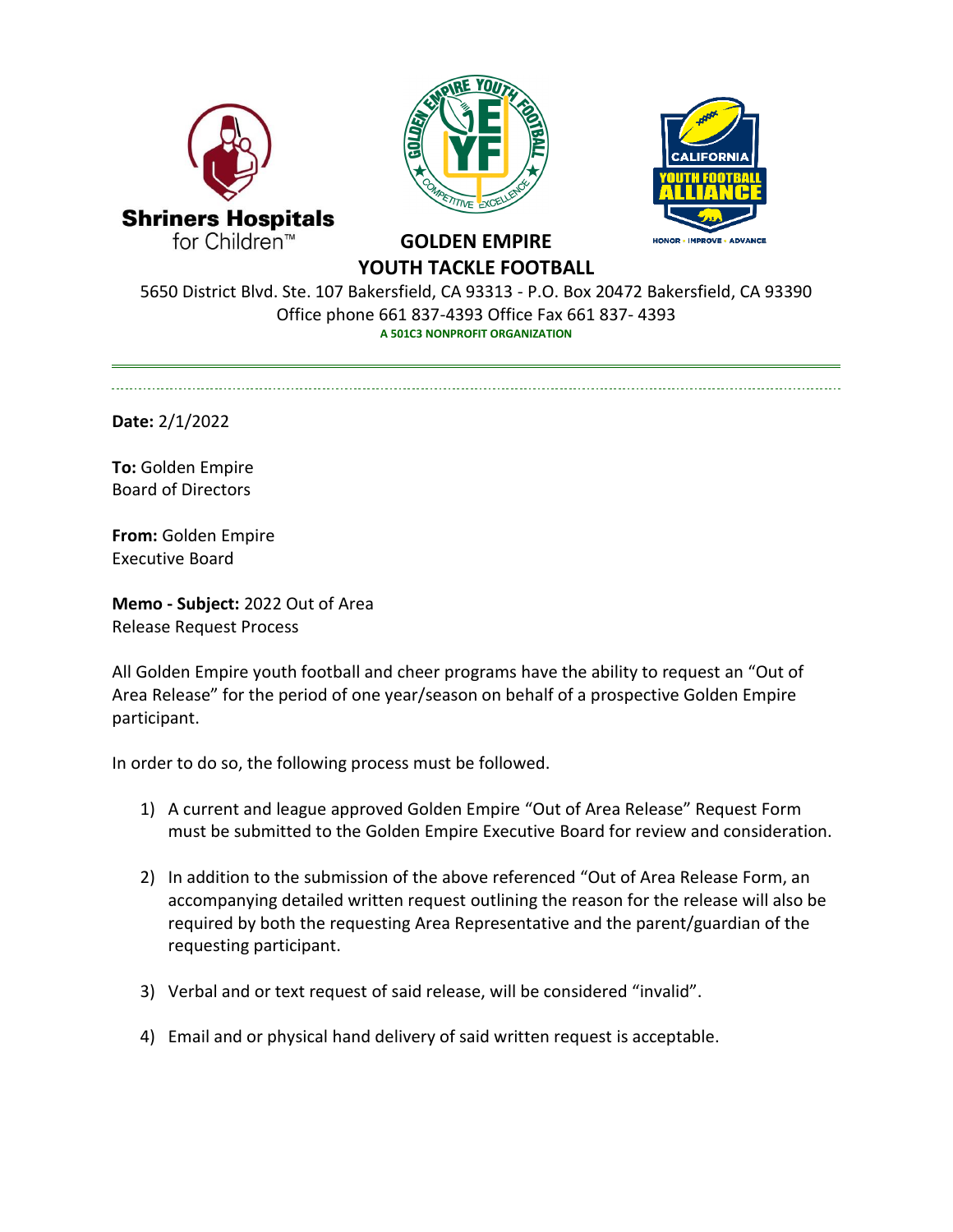- 5) The "Out of Area" request can only be submitted by the requesting program's Area Representative Board Member on behalf of the individual and his or her program.
- 6) Coaches and or other parties are excluded from the submission process.
- 7) Out of Area Requests must be made no less than (10) ten days prior to any corresponding league sanctioned registration events.
- 8) Out of Area Requests will not be accepted at time of Registration regardless of circumstance.
- 9) Participants who have not been granted an "Out of Area Release" are prohibited from participating with any other program outside their "natural area" defined by existing Golden Empire League Policy.
- 10) Golden Empire Area Representatives are highly encouraged to utilize the peer to peer process as it relates to courteous notice of Request for Release in their prospective Areas prior to formal submittal to the Golden Empire Executive Board for final review and placement determination.
- 11) Peer to peer cooperation may be utilized in the final Executive Review but serves as no guarantee of final outcome.

## **Release Evaluation Process:**

- a) The Golden Empire Executive Board will consider "Out of Area Release" Requests on a case by case basis with the best interest and health of the organization as a whole in mind.
- b) When reviewing a request for an "Out of Area Release", the Golden Empire Executive Board will consider but are not limited to the following factors.
	- $\triangleright$  Overall health of the organization.
	- $\triangleright$  Impact on all Golden Empire Programs.
	- $\triangleright$  Areas of immediate roster/program need.
	- $\triangleright$  Areas of immediate coaching need.
	- $\triangleright$  Justified and verifiable participant hardships.
- c) Golden Empire is not obligated to grant such a release and does so at its own discretion.